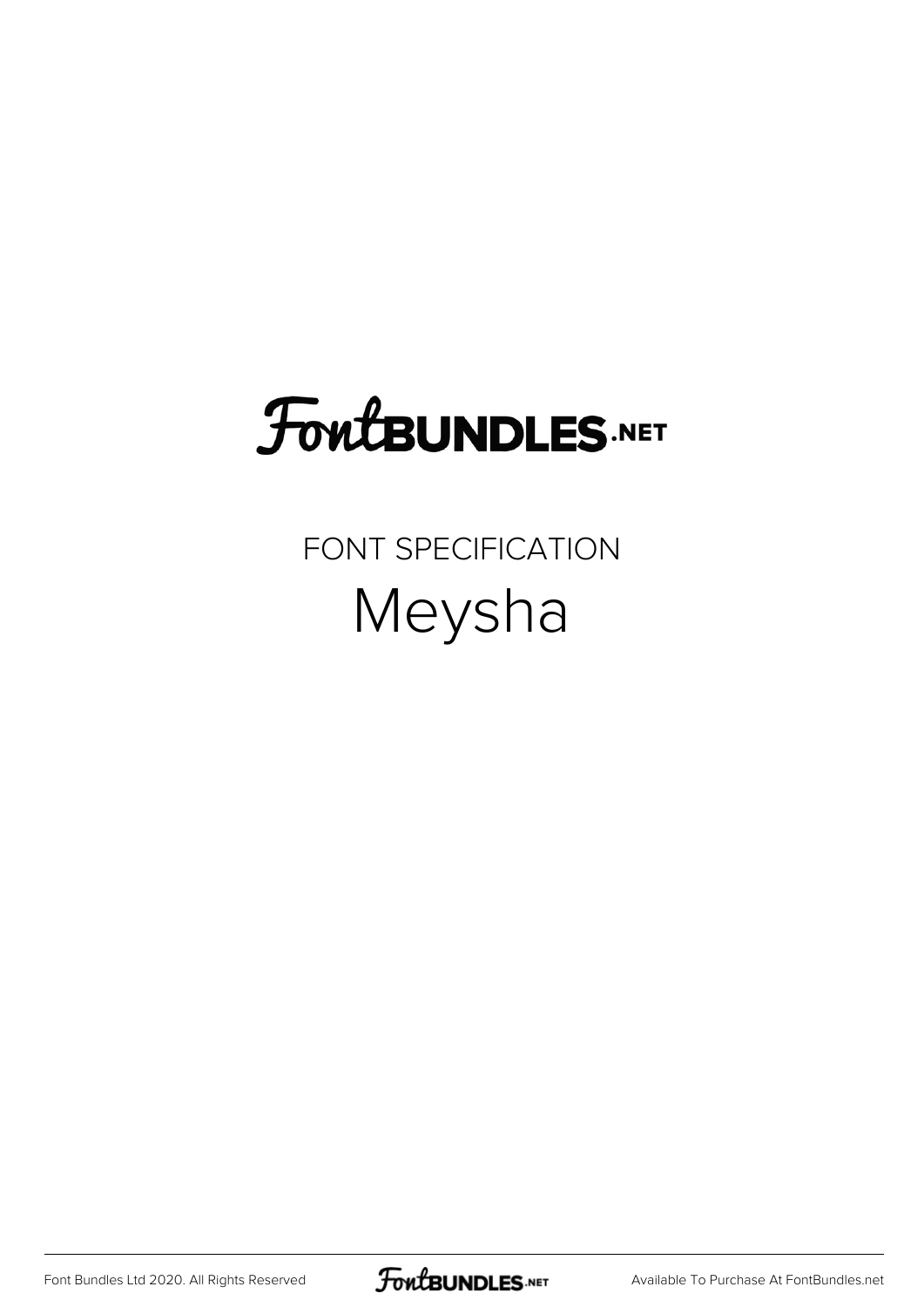## Meysha - Regular

**Uppercase Characters** 

ABCDEFGHIRIMN POR.STIMINIPUZ

Lowercase Characters

abcdefghijklnnopgretun

 $WXYZ$ 

**Numbers** 

 $012.34.56789$ 

**Punctuation and Symbols** 

 $\# \qquad \oint \qquad \frac{6}{6} \qquad \frac{6}{6} \qquad \qquad \frac{1}{6} \qquad \qquad \left($  $\begin{array}{ccccccc} \mathcal{L} & & \mathcal{I} & & \mathcal{I} & & \mathcal{I} & & \mathcal{I} & \mathcal{I} & \mathcal{I} & \mathcal{I} & \mathcal{I} & & \mathcal{I} & \mathcal{I} & & \mathcal{I} & \mathcal{I} & & \mathcal{I} & \mathcal{I} & & \mathcal{I} & & \mathcal{I} & & \mathcal{I} & & \mathcal{I} & & \mathcal{I} & & \mathcal{I} & & \mathcal{I} & & \mathcal{I} & & \mathcal{I} & & \mathcal{I} & & \mathcal{I} & & \mathcal{I} & & \mathcal$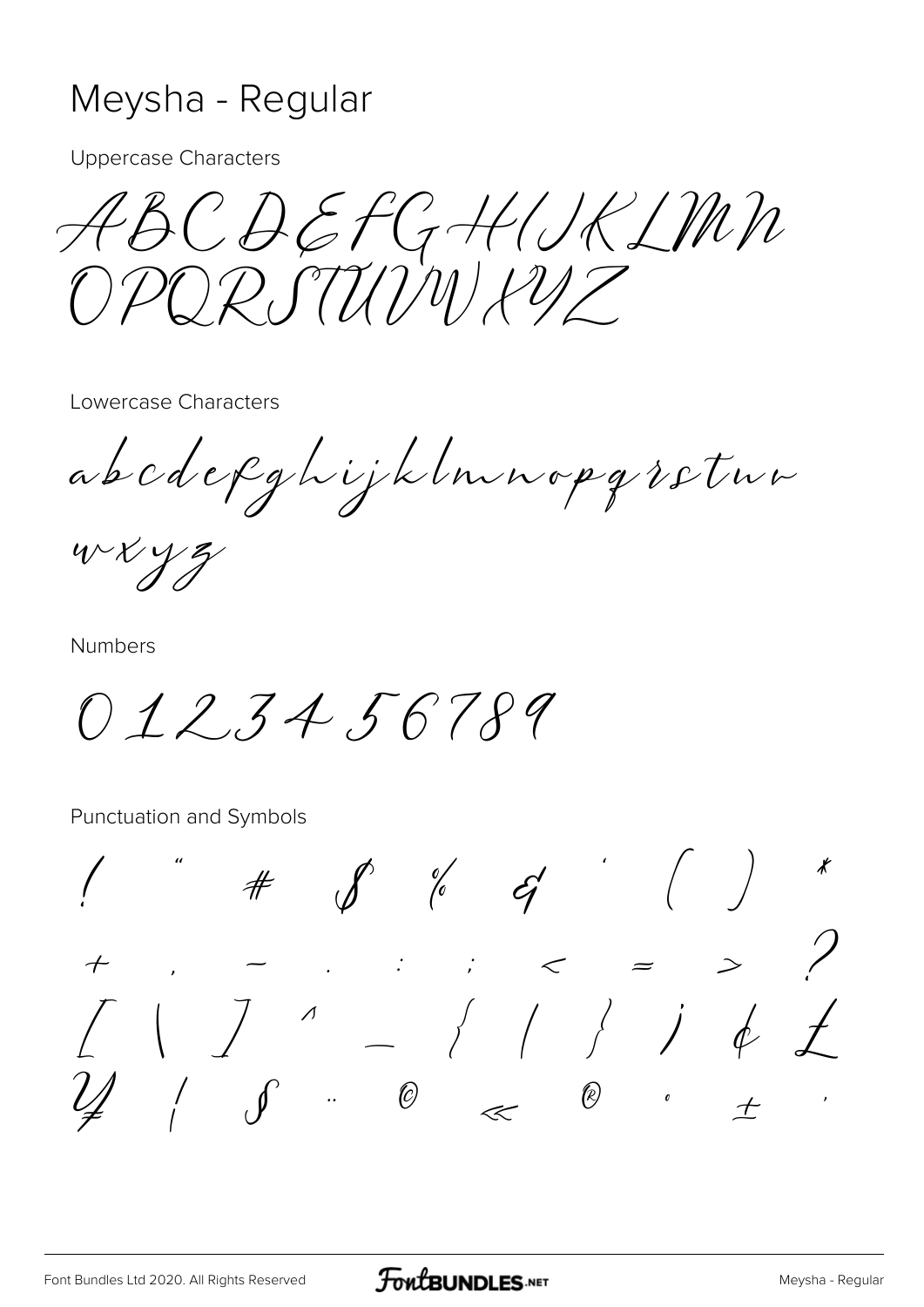All Other Glyphs

 $\mathcal{L}(\mathcal{L}^{\text{max}})$  and  $\mathcal{L}(\mathcal{L}^{\text{max}})$ 

AAAAAAECE

 $\mathcal{E} \mathcal{E} \mathcal{E}$  ( ( ( D  $\tilde{n}$  $\begin{array}{ccc} \mathcal{O} & \mathcal{O} & \mathcal{O} & \mathcal{O} & \mathcal{O} & \mathcal{A} & \mathcal{O} & \mathcal{O} \end{array}$  $\hat{\mathcal{U}}\ \hat{\mathcal{U}}\ \hat{\mathcal{V}}\ \hat{\mathcal{D}}\ \beta\ \dot{\mathcal{Z}}$  $\dot{\alpha}$  $\hat{a}$  $\ddot{\alpha}$   $\dot{\alpha}$   $\alpha$  $\hat{e}$  $\dot{e}$   $\dot{e}$  $\mathcal{C}$  $\ddot{\ell}$  $\dot{v}$ 

 $\gg$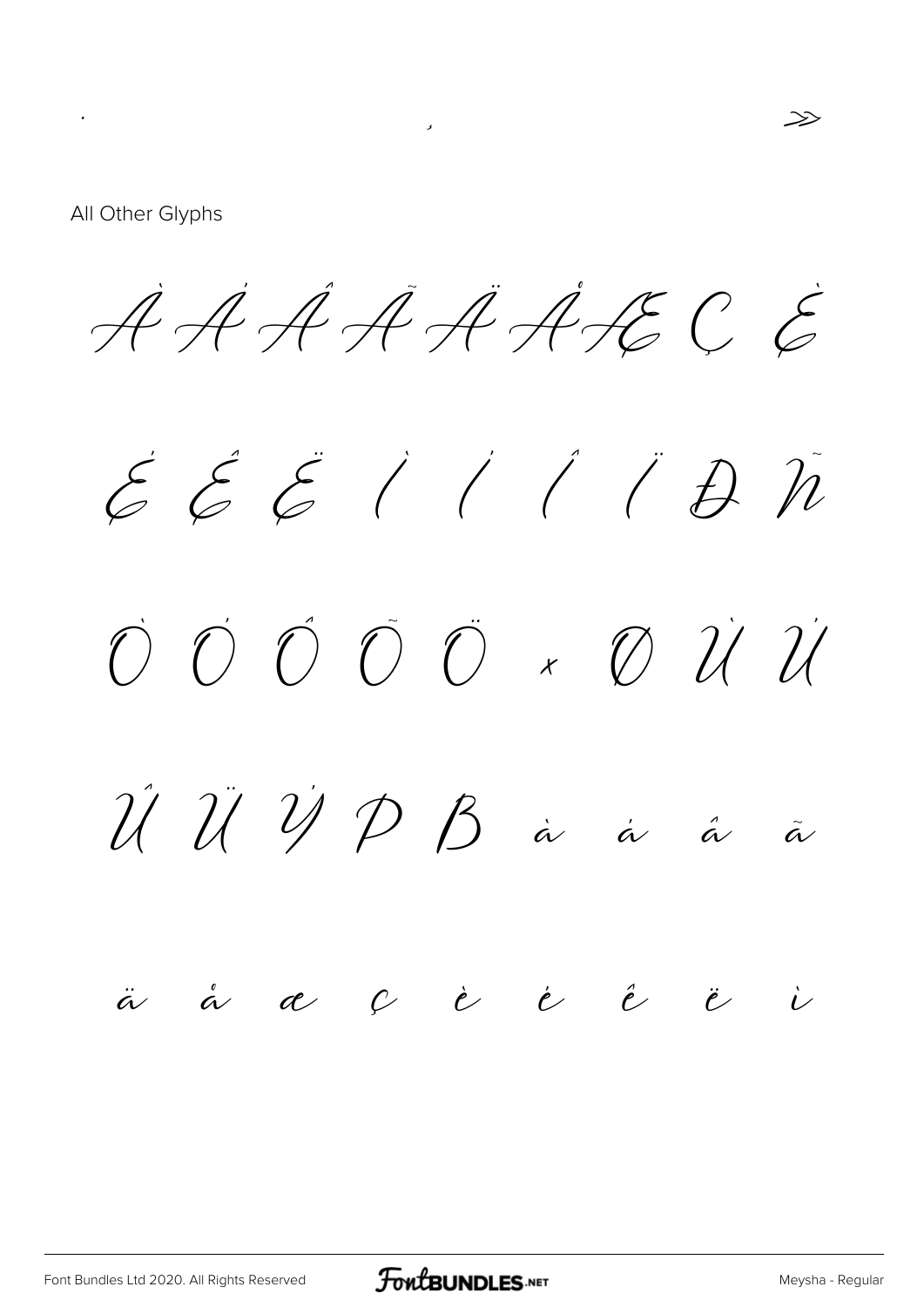i î ji qui viva î v  $\ddot{r}$  +  $\not{r}$  is is is is j  $\not{p}$  $\ddot{y}$   $\vee$   $\measuredangle$   $\vee$   $\heartsuit$   $\heartsuit$   $\phi$   $\phi$ Žž R . . . . . .  $+$  +  $+$   $\cdot$   $\cdot$   $\frac{6}{100}$   $<$   $>$  /  $E$  - a b c d e  $f$  g